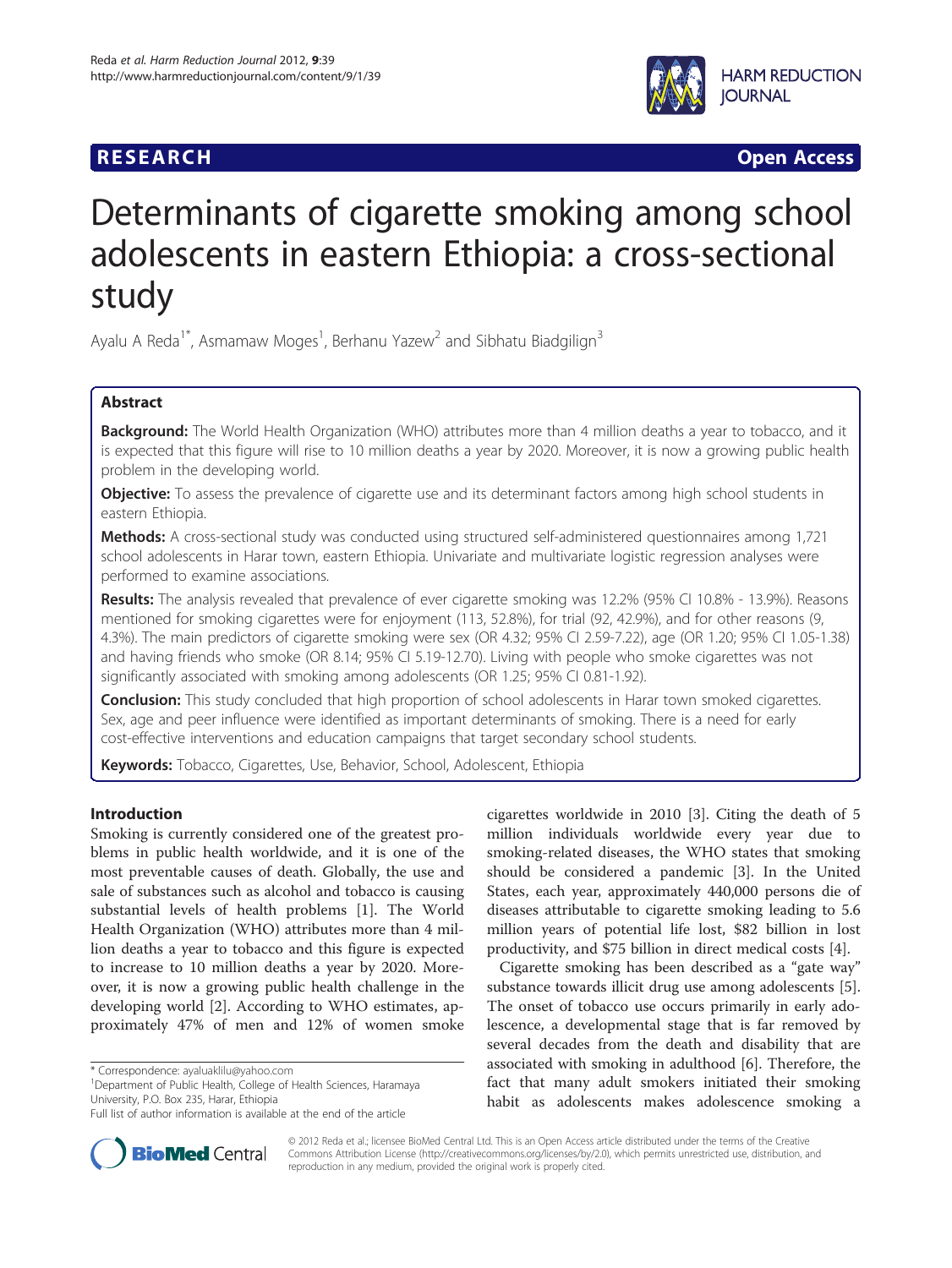significant public health problem [[7](#page-4-0)]. It is also important as it is associated with respiratory health effects such as the incidence and exacerbation of asthma [[8\]](#page-4-0). Studies showed that national smoking prevalence among men in sub-Sahara Africa varies from 20% to 60% and the annual cigarette consumption rates are on the rise for both men and women [[7\]](#page-4-0). According to a report from Kenya, 7.2% of school going adolescents smoke cigarettes [\[7](#page-4-0)]. According to Ethiopian Demographic and Health Survey (EDHS) 2005 report, among men with the age range of 15–49 years in Ethiopia, 9% of them smoke cigarettes. Even though, there is no complete data on the prevalence of smoking among women, EDHS reported that less than 2% of women in Ethiopia smoke cigarettes [\[9](#page-4-0)]. Abuse of drugs is believed to be extremely rare in Ethiopia but use of locally growing psycho-stimulants such as tobacco, khat and cannabis is growing [\[10\]](#page-4-0). The health hazards, determinants of these substances and prevalence of their use have not been well studied [\[11](#page-4-0)]. Therefore, the aim of this study is to describe the prevalence of tobacco use and its determinants among school adolescents in eastern Ethiopia.

# Methods

# Settings and study design

A cross-sectional study was conducted among adolescents in secondary- and high schools located in Harar town. The study was conducted from April 12 to 26, 2010. Harari Regional State is one of the nine regions in Ethiopia and Harar town is its capital city. It is located in the eastern part of Ethiopia which is 510 km from Addis Ababa. The town has seven secondary schools from grades 9 to 10 (five governmental and two private) and two high schools of grades 11 to 12 (one governmental and one private). There were a total of 6,523 students enrolled in these schools at the time of the study.

# Sample and data collection

A total of 1890 students were included in the study. All schools were used for drawing a sample of respondents and proportional stratified sampling technique was employed to obtain study units in which a proportionate number of students were selected from each school and grades based on enrollment size at the time of the study. Within grades, all students in the selected classes were invited to participate regardless of their age. The Global Youth Tobacco Survey (GYTS) questionnaire was provided to students. The data collection was supervised and coordinated by the principal investigator and field supervisors, who were lecturers/instructors in Haramaya University. The questionnaires were checked by field supervisors at the end of each day during the survey, for omissions and for coding responses.

# **Ouestionnaire**

The GYTS is a questionnaire developed by the Global Tobacco Surveillance System Collaborating Group whose purpose and aims are explained elsewhere [[10,12\]](#page-4-0). The GYTS uses standardized items that may be modified to fit local settings of the countries where it is used. It aims to collect information on the prevalence of smoking and other forms of tobacco use among adolescence. The English version of the GYTS questionnaire was translated into Amharic, the official language of the study area, by a panel of experts fluent in the language. The Amharic language questionnaire was used to collect the data after being pre-tested on 95 students in schools located outside the study area.

# Statistical analysis

Data were coded, entered, cleaned, and analyzed using SPSS Version 15 statistical software. Descriptive statistics were conducted using frequencies and proportions. Bivariate and multivariate analyses were carried out using logistic regression to examine the relationship between the outcome variable (ever smoking) and selected determinant factors. Adjusted and unadjusted odds ratios (OR) and their 95% confidence intervals (CI) were used as indicators of the strength of association. A pvalue of 0.05 or less was used as cut-off level for statistical significance.

# Operational definition

We used the following operational definitions. Ever smoker was defined as a student who had ever tried smoking cigarettes in the past (once or twice puff). Current smoker was defined as a student who had smoked cigarettes on one or more days in the preceding month (30 days) of the survey.

# Ethical consideration

Ethical clearance was obtained from Haramaya University, College of Health Sciences. A letter of cooperation was written from Haramaya University to school authorities. During distribution of questionnaires, students were informed that the information collected would be kept anonymous and the objective of the study was explained to the study participants to obtain their consent. The students were also briefed about the confidentiality of their response and the importance of providing correct and accurate information, and that participation was voluntary.

# Results

# Socio-demographic characteristics

From among a total of 1890 students supplied with questionnaires, 1721 students responded, in the study, providing a response rate of 91.1%. Of these 856 (50.1%)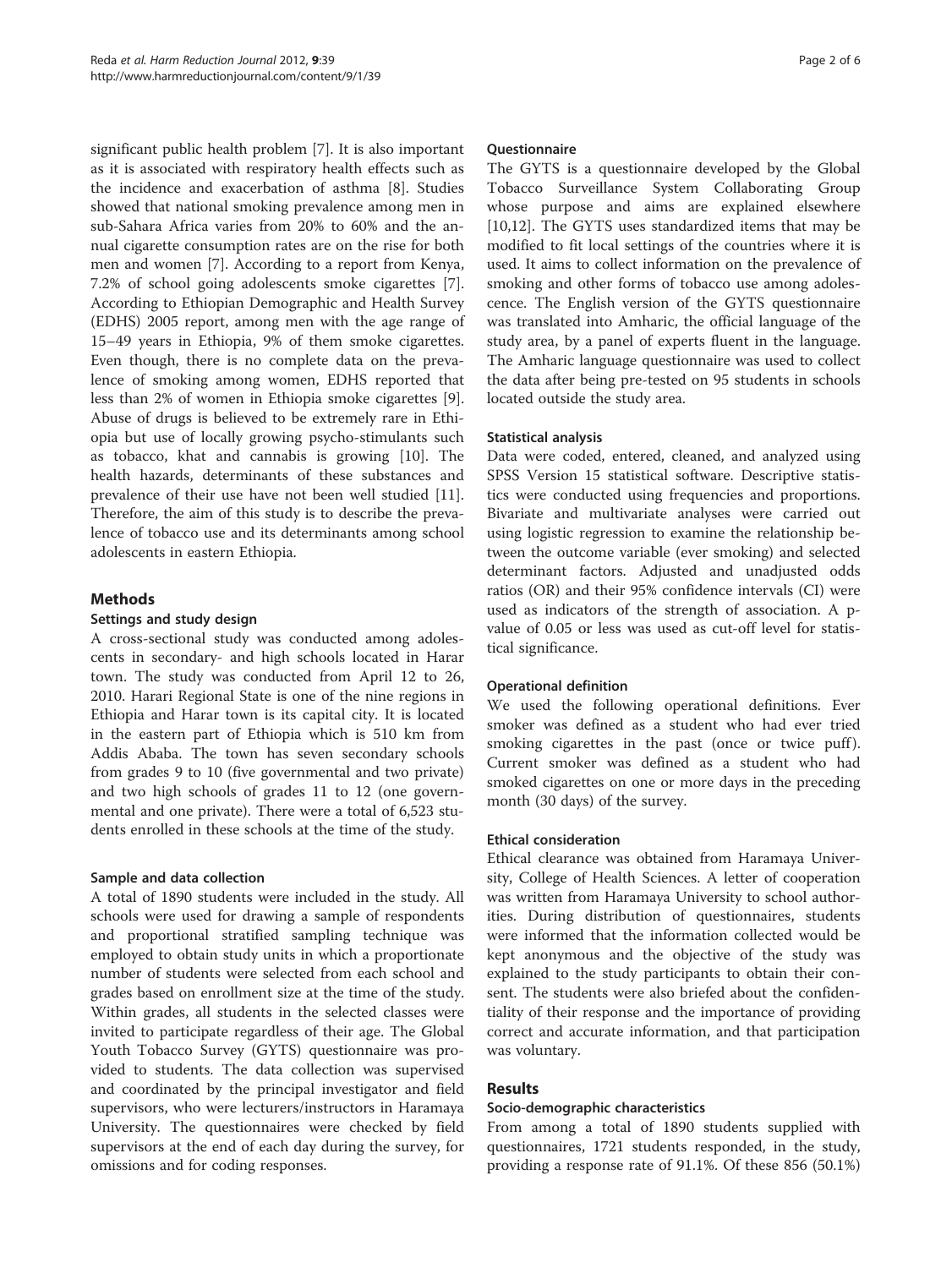were males and 851 (49.9%) females. The mean (SD) age of the participants was 16.4 (1.60) years (Table 1).

#### Smoking status of study subjects

A total of 214 (12.4%; 95% CI 10.8% - 13.9%) of the participants had at least one puff of a cigarette (4.4% among females, 20.6% among males). The mean (SD) age of starting cigarette smoking was 15.4 years (2.04). Sixty nine (32.4%) smokers have friends who smoke cigarettes. Seventy two (4.2%) were daily smokers and they were smoking an average of 5.9 cigarettes per day and spent an average of 13.25 (\$1.02) Ethiopian birr per week. Most of the smokers (204, 95.4%) had purchased cigarettes from shops by themselves while 2.6% (6) purchased through friends. Reasons mentioned for smoking cigarettes were for enjoyment (113, 52.8%), for trial (92, 42.9%), and for other reasons (9, 4.3%). Smokers

Table 1 Socio- demographic characteristics of school adolescents in Harar town, eastern Ethiopia

| <b>Variables</b> | Frequency | Percent |
|------------------|-----------|---------|
| Sex              |           |         |
| Female           | 851       | 49.9    |
| Male             | 856       | 50.1    |
| Age              |           |         |
| $15 - 19$        | 1085      | 63.5    |
| $20 - 25$        | 622       | 36.45   |
| Religion         |           |         |
| Orthodox         | 901       | 52.8    |
| Protestant       | 36        | 2.1     |
| Catholic         | 549       | 32.2    |
| Muslim           | 191       | 11.2    |
| Others           | 29        | 1.7     |
| Ethnicity        |           |         |
| Amhara           | 721       | 42.1    |
| Oromo            | 461       | 26.9    |
| Adere            | 175       | 10.2    |
| Gurage           | 134       | 7.8     |
| Tigre            | 135       | 7.9     |
| Somali           | 32        | 1.9     |
| Others           | 54        | 3.2     |
| Grade            |           |         |
| 9th              | 839       | 48.9    |
| 10th             | 394       | 23.0    |
| 11th             | 253       | 14.7    |
| 12th             | 230       | 13.4    |
| Living with      |           |         |
| Parents          | 1288      | 92.5    |
| Friends          | 27        | 1.9     |
| Relatives        | 43        | 3.1     |
| Alone            | 34        | 2.4     |
|                  |           |         |

reported to smoke cigarettes in public recreation areas like bar and restaurants (60, 28.2%), at home (57, 26.7%) and at school compound (52, 24.4%) respectively. Ninety two (43.2%) of the students who currently smoke cigarette have desire to stop smoking.

### Predictors of ever smoking cigarettes

Sex of students was significantly associated with smoking where males had four times higher odds of smoking compared to females (OR 4.32; 95% CI 2.59-7.22). Higher age (OR 1.20; 95% CI 1.05-1.38) and having friends who smoke cigarettes (OR 8.14; 95% CI 5.19- 12.70) were also found to be a significant predictor of smoking. Although the bivariate analysis showed significant difference in smoking cigarette by grade level, religion, and living with persons who smoke cigarettes, this difference disappeared when adjusting for other variables in the multivariate logistic regression model (Table [2](#page-3-0)).

# **Discussion**

The present study revealed that 12.2% (95% CI 10.8% - 13.9%) of students smoked cigarettes (4.4% among females, 20.6% among males) and the current smoking practice is 4.2%. This seems to be similar to findings in Ethiopia and elsewhere. In Ethiopia, a study conducted in Addis Ababa for the Global Youth Tobacco Survey the prevalence reported that 10.1% of students had ever smoked cigarettes (boys, 15.2%; girls, 5.7%) where as 2.9% currently smoke cigarettes (boys 4.4%; girls, 1.0%). About 13.6% of never smokers were likely to initiate smoking in the next year [\[13\]](#page-4-0). In the same study, the overall prevalence of 'ever users' of tobacco products was 13.9%, 20.5% among boys and 2.9% among girls. It was estimated in a previous survey among high school students in northwest Ethiopia that the lifetime prevalence of smoking was 13.1% and the current prevalence rate of smoking was 8.1% [\[14](#page-4-0)]. A study among junior collegiate students in Nepal in 2007, reported that the prevalence of 'current use' of tobacco products was 10.2% [[15\]](#page-4-0). A study of young people aged 15 to 24 years in Addis Ababa showed a current smoking prevalence of 11.8% in males and 1.1% in females [[16\]](#page-5-0). In a study of rural populations in southern Ethiopia in 2005, the percentage of ever-smokers among respondents aged 15 years or more was 5.8% for ever smoking and 4.4% for current smoking [\[17](#page-5-0)].

In this study, one of the predictors of cigarette smoking was sex whereby more percentage of males smoked cigarettes than females. According to a study in Jakarta (Indonesia), Guangdong (China) and Nepal, male predominance was reported in the habit of smoking, while in Zambia [[18\]](#page-5-0), in the Indian cities of Delhi and Goa, and in the Czech Republic, no gender differences have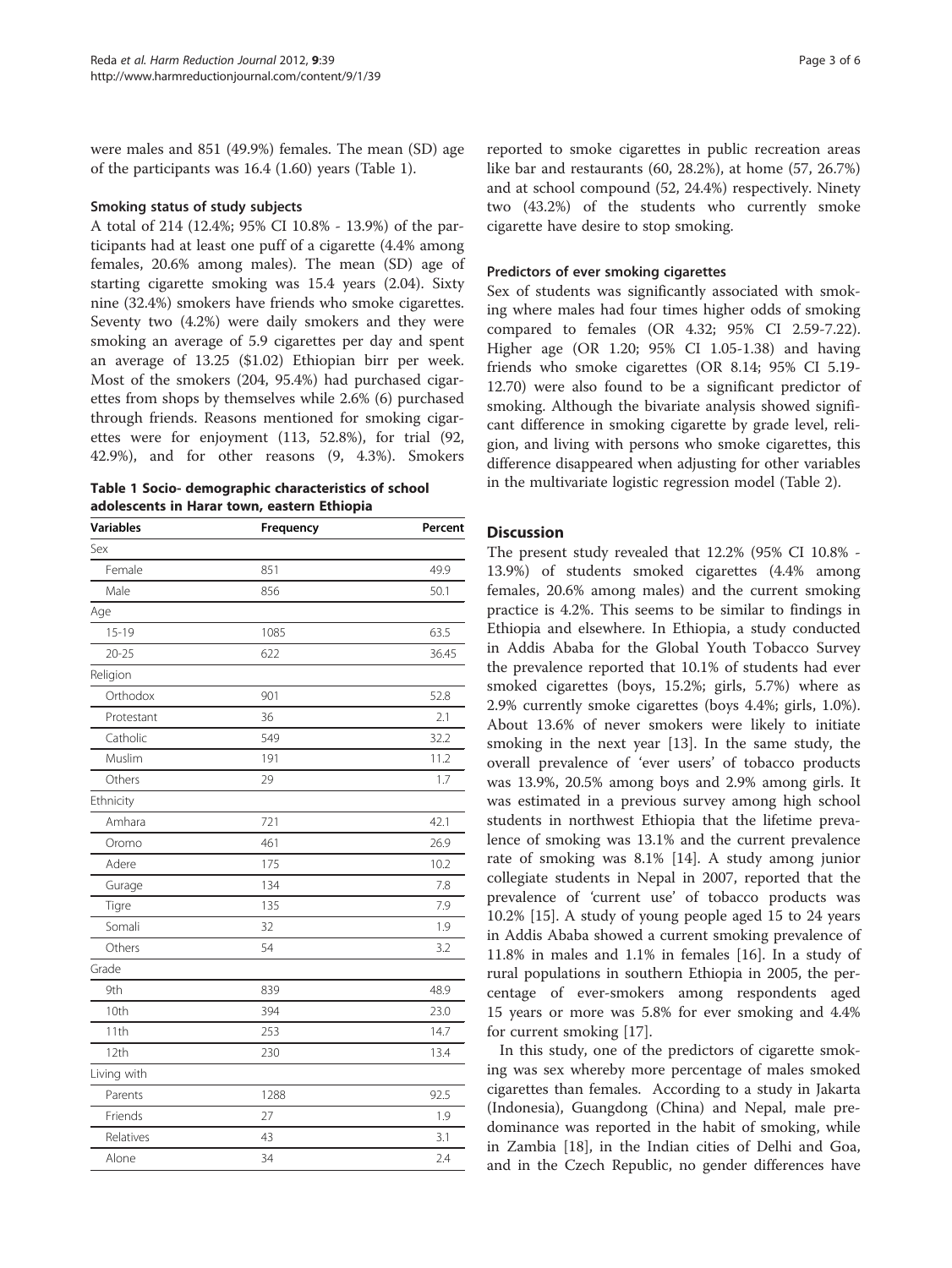| <b>Explanatory variable</b>              | Unadjusted OR (95% CI) | P-value | Adjusted OR (95% CI) | P-value |
|------------------------------------------|------------------------|---------|----------------------|---------|
| Sex                                      |                        |         |                      |         |
| Male                                     | 5.51 (3.81-7.96)       | < 0.001 | 4.32 (2.59-7.22)     | < 0.001 |
| Female                                   | 1.0                    |         | 1.0                  |         |
| Age                                      | 1.33 (1.22-1.46)       | < 0.001 | 1.20 (1.05-1.38)     | < 0.01  |
| Grade                                    |                        |         |                      |         |
| 9th                                      | $0.52$ (0.35-0.78)     | 0.002   | $1.31(0.67 - 2.56)$  | 0.43    |
| 10th                                     | $0.71(0.45-1.10)$      | 0.13    | $0.97(0.49-1.87)$    | 0.92    |
| 11th                                     | $0.69(0.42 - 1.14)$    | 0.15    | $1.22(0.63 - 2.36)$  | 0.55    |
| 12th                                     | 1.0                    |         | 1.0                  |         |
| Marital status                           |                        |         |                      |         |
| Single                                   | $0.42$ (0.254-0.685)   | 0.04    | $0.52(0.22 - 1.21)$  | 0.128   |
| Married                                  | 1.0                    |         | 1.0                  |         |
| Religion                                 |                        |         |                      |         |
| Orthodox Christian                       | 1.19 (0.36-4.02)       | 0.77    | 4.21 (0.49-36.02)    | 0.19    |
| Protestant                               | 3.81 (0.95-15.31)      | 0.06    | 9.92 (0.93-106.21)   | 0.06    |
| Catholic                                 | 1.26 (0.37-4.29)       | 0.71    | 3.06 (0.35-26.65)    | 0.31    |
| Muslim                                   | $0.90(0.25-3.28)$      | 0.86    | 3.78 (0.41-34.62)    | 0.24    |
| Others                                   | 1.0                    |         | 1.0                  |         |
| Having friend who smokes cigarette       |                        |         |                      |         |
| Yes                                      | 10.13 (7.16-14.34)     | 0.002   | 8.14 (5.19-12.70)    | < 0.01  |
| No                                       | 1.0                    |         | 1.0                  |         |
| Living with peoples who smokes cigarette |                        |         |                      |         |
| Yes                                      | $2.37(1.75 - 3.20)$    | 0.03    | $1.25(0.81-1.92)$    | 0.313   |
| No                                       | 1.0                    |         | 1.0                  |         |

<span id="page-3-0"></span>Table 2 Predictors of ever smoking among in-school adolescents in Harar town, eastern Ethiopia

been observed [\[19](#page-5-0)]. Smoking is found to be strongly associated with male sex in almost all populations in studies conducted in Africa [[17,20-24](#page-5-0)]. This may be because females are more socially restricted than male counter parts and mostly young people imitate and exercise what they observe from their elders, parents and friends. Furthermore, familial relationships including care and family related activities may protect females from involving in tobacco use [[25\]](#page-5-0).

In this study, we detected a significant positive association between smoking and age (OR 1.20). Similarly, previous studies elsewhere have reported an association between age and cigarette smoking, where as age increases the odds of smoking also tend to increase [[17,24,26-28\]](#page-5-0). This might be because among adolescents, an increase in age might lead to an increased trial of risky practices and experiment with substances such as tobacco. The subjective reason given for ever cigarette smoking in this study are also in agreement with this conjecture where 42.9% reported to smoke for "trial" and 52.6% for "enjoyment" among others.

We found that having friends who smoked cigarettes had an eight fold increase in the odds of smoking

compared to non-smoking friends (OR 8.14). Several studies have previously reported the association between adolescent smoking and having a friend who smoke. This is consistent with studies conducted in parts of Ethiopia like Gondar [\[29](#page-5-0)], Addis Ababa and Butajira [[30\]](#page-5-0) as well as elsewhere [[24\]](#page-5-0). For instance the GYTS study among adolescents in Addis Ababa revealed that among participants most or all of whose friends are smokers, there was a more than 30-fold increase in the odds of smoking compared to those who had no smoking friends, while those who had some smoking friends had a 9-fold increase in the odds of smoking [\[20](#page-5-0)]. The report that current smoking is associated with having friends that smoke could indicate a role for peer pressure or that risk taking students who would like to try smoking might be befriending smokers. For instance a study by Bricker and colleagues [\[31](#page-5-0)] reported that smoking among adolescents' friends could influence both the initiation of smoking and its maintenance. This is affirmed by the report that most students obtained their first cigarette from a friend, indicating that initiation of smoking is linked to social relationships [[32\]](#page-5-0). Furthermore diverse psychosocial factors have been associated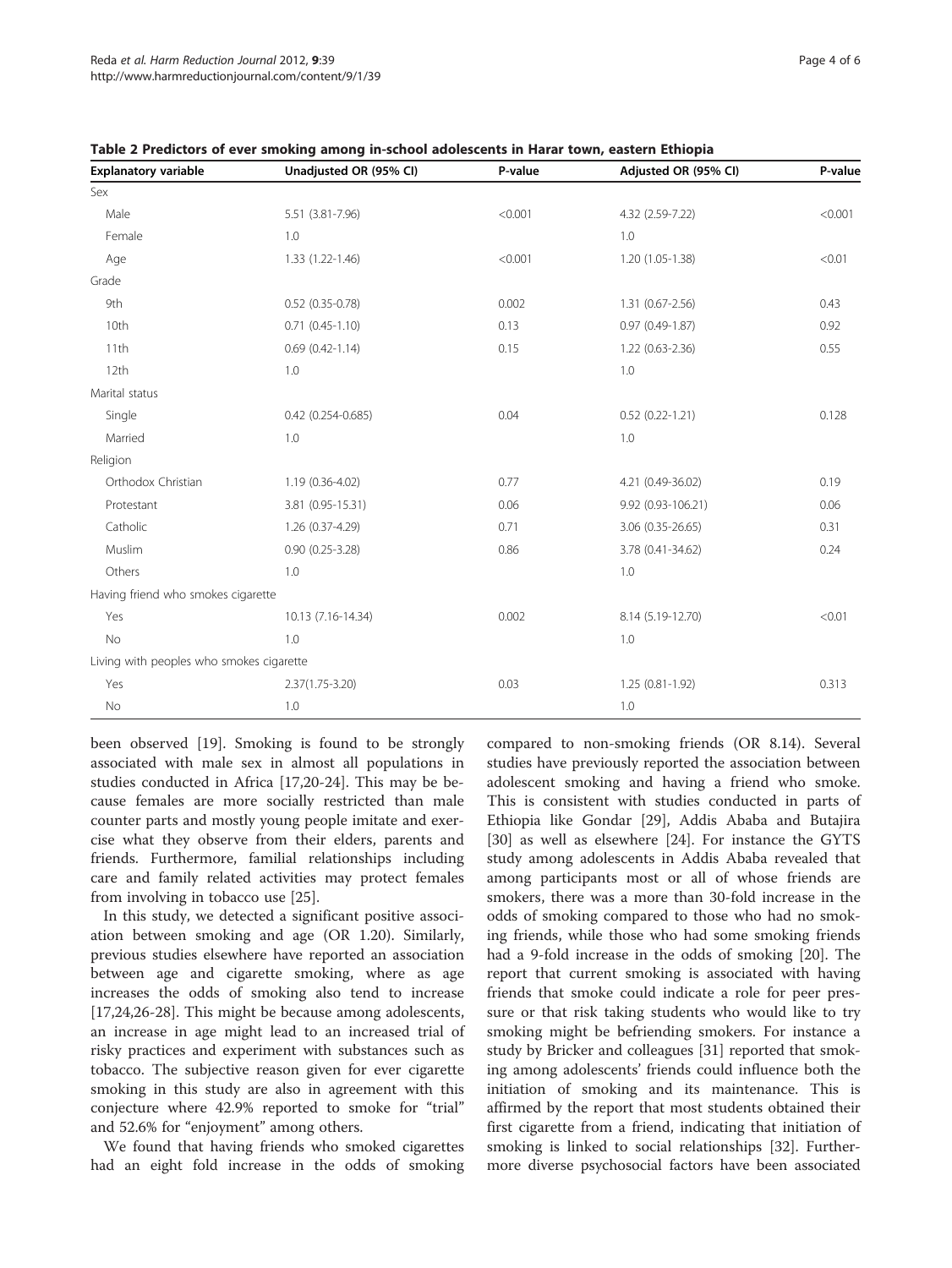<span id="page-4-0"></span>with the use of cigarettes by adolescents which include having smoking parents [\[20](#page-5-0)], teachers [15] and peer pressure [[27,33\]](#page-5-0). Also leisure activities, especially the ones that involve the company of friends [[26](#page-5-0),[34](#page-5-0)] were associated with higher odds of smoking.

# Strengths and limitations of the study

Our survey is not representative of all adolescents or age groups, and as it is conducted among students it might not necessarily be generalizable to adolescents not enrolled in secondary- or high schools. Secondly, the survey applies only to adolescences who attended classes on the day of the survey and who completed the GYTS questionnaires. Hence delinquent students might be different from the population studied as they are expected to have higher levels of substance use. However, as the response rate was high (more than 90%) among the students present at the time of the survey, bias attributable to non-response among the population studied are expected to be limited. Furthermore, since smoking status was not validated by using biomarkers such as nicotine levels in saliva or exhaled carbon monoxide, it is difficult to estimate the actual extent of under or over reporting of smoking. Furthermore, there may be recall biases as students may not recall whether or not they smoked within the past 30 days prior to the day of the study. Despite the above limitations, the study has strengthens. We employed a standardized questionnaire that enabled us to compare to other studies conducted in similar settings. The prevalence estimates obtained are likely to closely represent the smoking prevalence among school going adolescents as we employed probability methods for selecting the sample.

# Conclusions

This study concluded that high proportion of school adolescents in Harar town ever smoked cigarettes. A modest proportion of these were current smokers. Sex, age and peer influence were identified as important determinants of smoking. Most students use cigarettes for enjoyment and those who have friend who smoke cigarettes were more at risk. This finding indicates that there is a need for early cost-effective interventions and education campaigns that target pre-secondary and secondary school students. Attention should not only be confined to secondary school but extend to their place of residence so that influences in the home environment and social surroundings that contribute to substance use are also tackled.

#### Competing interests

All authors declare that they have no conflict of interest associated with the publication of this manuscript.

#### Authors' contributions

AAR conceived and designed the study and collected data in the field, performed analysis, Interpretation of data, draft and critical review of the manuscript. AM assisted with the design, interpretation of data and the critical review of the manuscript. BYW participated in design and performed analysis, interpretation of data, and draft the manuscript and critically reviewed the manuscript and SB performed analysis, interpretation of data, and draft the manuscript and critically reviewed the manuscript. All authors approved and read the final manuscript. All authors participated in critical appraisal and revision of the manuscript.

#### Acknowledgement

We would like to express our gratitude to the Kersa Demographic and Health Surveillance Centre, and College of Health Sciences of Haramaya University for providing funds for the study. Finally our special thanks go to all the study participants for taking the time to participate.

#### Author details

<sup>1</sup>Department of Public Health, College of Health Sciences, Haramaya University, P.O. Box 235, Harar, Ethiopia. <sup>2</sup>Department of Environmental Health Science, College of Health Sciences, Haramaya University, Harar, Ethiopia. <sup>3</sup>Department of Epidemiology and Biostatistics, College of Medical and Health Sciences, Jimma University, Jimma, Ethiopia.

#### Received: 30 April 2011 Accepted: 6 December 2012 Published: 10 December 2012

#### References

- 1. Weiss MG, Cohen A, Eisenberg L: Mental health. In International public health. Edited by Merson MH, Black RE, Mills AJ. Maryland: Aspen Publishers; 2001:331–378.
- 2. Peto R, Lopez AD, Boreham J, Thun M, Heath C: Mortality from smoking in developed countries 1950–2000; indirect estimation from National Vital Statistics. Oxford: Oxford University Press; 1994.
- 3. Tobacco free initiative (TFI): Why is tobacco a public health priority?. [http://www.who.int/tobacco/health\\_priority/en.](http://www.who.int/tobacco/health_priority/en)
- 4. CDC: Annual smoking-attributable mortality, years of potential life lost, and economic costs – united states ,1995-1999. MMWR 2002, 51:300–303.
- 5. Gilliland FD, Islam T, Berhane K, Guaderman WJ, McConnoll R, Avol E, Peters JM: Regular smoking and asthma incidence in adolescents. Am J Respir Cirt Care Med 2006, 174:1094–1100.
- 6. Elders MJ, Perry CL, Eriksen MP, GA G: The report of the Surgeon General: preventing tobacco use among young people. Am J Public Health 1994, 84(4):543–547.
- 7. Warren CW, Jones NR, Peruga A, Chauvin J, Baptiste J-P, de Silva VC, el Awa F, Tsouros A, Rahman K, Fishburn B, et al: Global Youth Tobacco Surveillance, 2000–2007. MMWR 2008, 57(SS01):1–21.
- Rudatsikira E, Muula AS, Siziya S: Current cigarette smoking among in-school American youth: results from the 2004 national youth tobacco surveillance. International J Equity: Health; 2009:8(10).
- 9. CSA: Ethiopia demographic and health survey. Addis Ababa, Ethiopia and Calverton, Maryland, USA: Central Statistical Authority of Ethiopia and ORC Macro; 2006.
- 10. Global Tobacco Surveillance System Collaborating Group: Global Tobacco Surveillance System (GTSS): purpose, production, and potential. J Sch Health 2005, 75:15–24.
- 11. Berhane Y, Damen Haile-Mariam D, Kloos H (Eds): Epidemiology and ecology of health and disease in Ethiopia. Addis Ababa: Ethiopian Public Health Association; 2006.
- 12. Warren CW, Riley L, Asma S, Eriksen MP, Green L, Blanton C, Loo C, Batchelor S, Yach D: Tobacco use by youth: a surveillance report from the Global Youth Tobacco Survey project. Bull World Health Organ 2000, 78(7):868–876.
- 13. Global Youth Tobacco Survey (GYTS) Ethiopian Fact Sheet. [http://www.cdc.](http://www.cdc.gov/tobacco/global/GYTS/factsheets/emro/2003/Ethiopian/ahore_factsheet.htm) [gov/tobacco/global/GYTS/factsheets/emro/2003/Ethiopian/ahore\\_factsheet.](http://www.cdc.gov/tobacco/global/GYTS/factsheets/emro/2003/Ethiopian/ahore_factsheet.htm) [htm](http://www.cdc.gov/tobacco/global/GYTS/factsheets/emro/2003/Ethiopian/ahore_factsheet.htm).
- 14. Kebede Y: Cigarette smoking and khat chewing among university instructors in Ethiopia. East Afr Med J 2002, 79(5):274–278.
- 15. Sreeramareddy CT, Kishore P, Paudel J, Menezes RG: Prevalence and correlates of tobacco use amongst junior collegiates in twin cities of